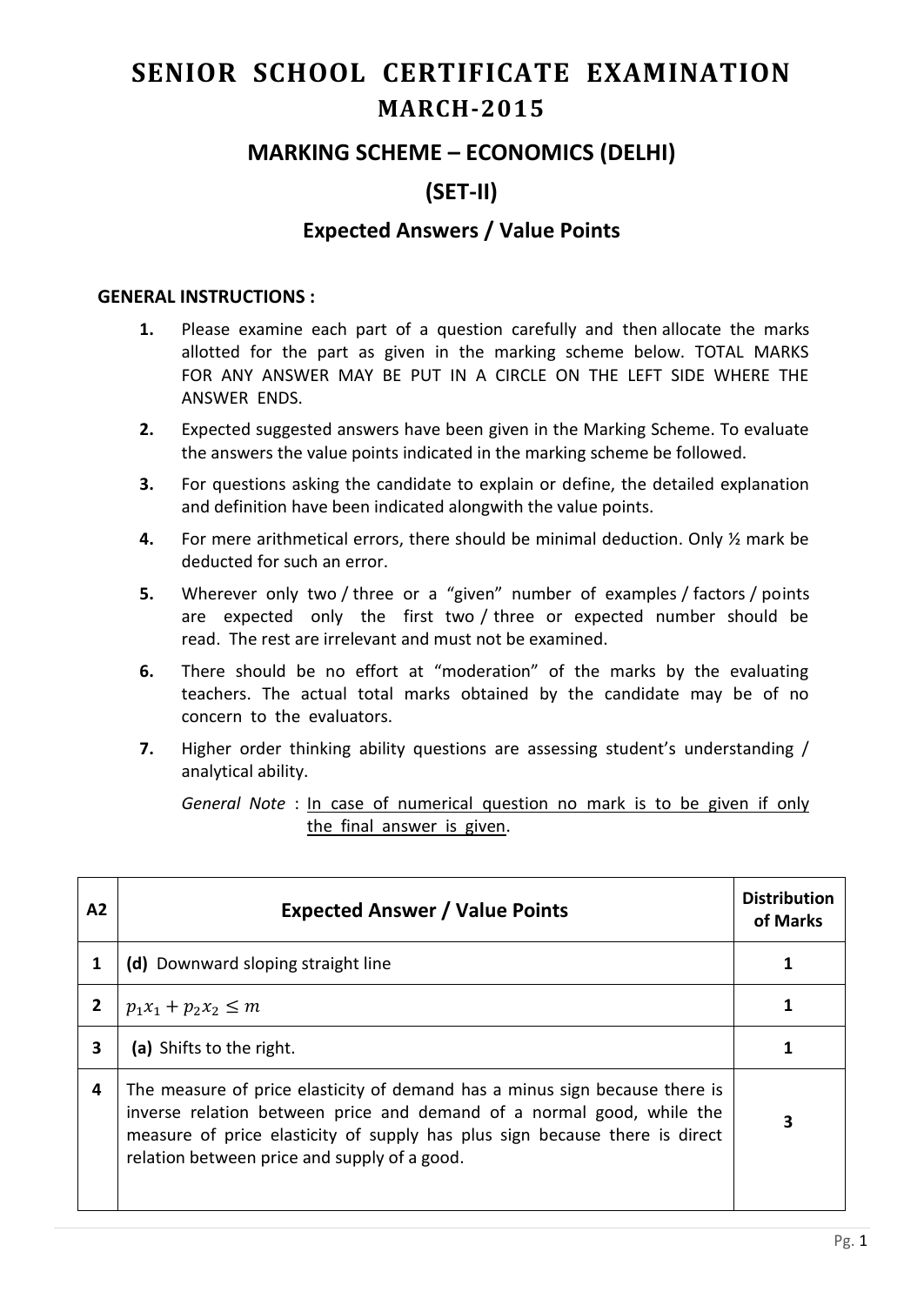| 5              | Good X<br>(Units)                                                      | Good Y<br>(Units) | <b>MRT</b>                                                                                                                                                                                                                                                                                                                                                                                                                                                                                                            |                                |
|----------------|------------------------------------------------------------------------|-------------------|-----------------------------------------------------------------------------------------------------------------------------------------------------------------------------------------------------------------------------------------------------------------------------------------------------------------------------------------------------------------------------------------------------------------------------------------------------------------------------------------------------------------------|--------------------------------|
|                | 0                                                                      | 8                 |                                                                                                                                                                                                                                                                                                                                                                                                                                                                                                                       | $1\frac{1}{2}$                 |
|                | 1                                                                      | 6                 | 2Y:1X                                                                                                                                                                                                                                                                                                                                                                                                                                                                                                                 |                                |
|                | $\overline{2}$                                                         | 4                 | 2Y:1X                                                                                                                                                                                                                                                                                                                                                                                                                                                                                                                 |                                |
|                | 3                                                                      | $\overline{2}$    | 2Y:1X                                                                                                                                                                                                                                                                                                                                                                                                                                                                                                                 |                                |
|                | $\overline{4}$                                                         | $\mathbf 0$       | 2Y:1X                                                                                                                                                                                                                                                                                                                                                                                                                                                                                                                 |                                |
|                |                                                                        |                   | Since MRT is constant, PP curve is downward sloping straight line.                                                                                                                                                                                                                                                                                                                                                                                                                                                    | $1\frac{1}{2}$                 |
|                |                                                                        |                   | (Diagram not required)                                                                                                                                                                                                                                                                                                                                                                                                                                                                                                |                                |
| 6              | PP curve to the right.                                                 |                   | Cleanliness reduces chances of people falling ill and, thus can ensure better<br>health. This in turn will reduce forced absenteeism from work, raise efficiency<br>level and thus raise country's production potential. Rise in this potential shifts<br>(Diagram Not required)                                                                                                                                                                                                                                      | 3                              |
|                |                                                                        |                   | <b>OR</b>                                                                                                                                                                                                                                                                                                                                                                                                                                                                                                             |                                |
|                |                                                                        |                   | Large scale outflow of foreign capital from the economy will reduce resources<br>and thus production potential of the country will fall. Fall in production<br>potential in turn will shift the PP-Curve downwards.                                                                                                                                                                                                                                                                                                   | 3                              |
|                |                                                                        |                   | (Diagram Not required)                                                                                                                                                                                                                                                                                                                                                                                                                                                                                                |                                |
| $\overline{7}$ | marketing.                                                             | Price             | $P_{\text{I}}$<br>Ceiling<br>P<br>SHORTAGE<br>Q <sub>2</sub><br>Maximum price ceiling refers to imposition of upper limit on the price of a<br>good by the government. For example, in the diagram OP is price ceiling while<br>equilibrium price is $OP_1$ . At this price the producers are willing to supply only<br>PA (Or OQ <sub>1</sub> ) while consumers demand PB (Or OQ <sub>2</sub> ). The effect of the ceiling is<br>that shortage, equal to AB $(Q_1Q_2)$ , is created, which may further lead to black | $\mathbf{1}$<br>$\overline{2}$ |
|                | <b>For blind Candidates Only:</b><br>This may lead to black marketing. |                   | Price ceiling means putting the upper limit by the government on the price<br>that can be charged by the producers of a good from the buyers.<br>Maximum price ceiling, is lower than equilibrium price, leads to rise in demand<br>and fall in supply. This creates shortage of the good in the market.                                                                                                                                                                                                              | $\mathbf{1}$<br>$\overline{2}$ |
| 8              | is insignificant.                                                      |                   | The feature signifies that the number of sellers in the market is so large that<br>no single seller is in a position to influence the price of the good on its own i.e.<br>by changing its output. It is because the individual seller's share in the market                                                                                                                                                                                                                                                          | 3                              |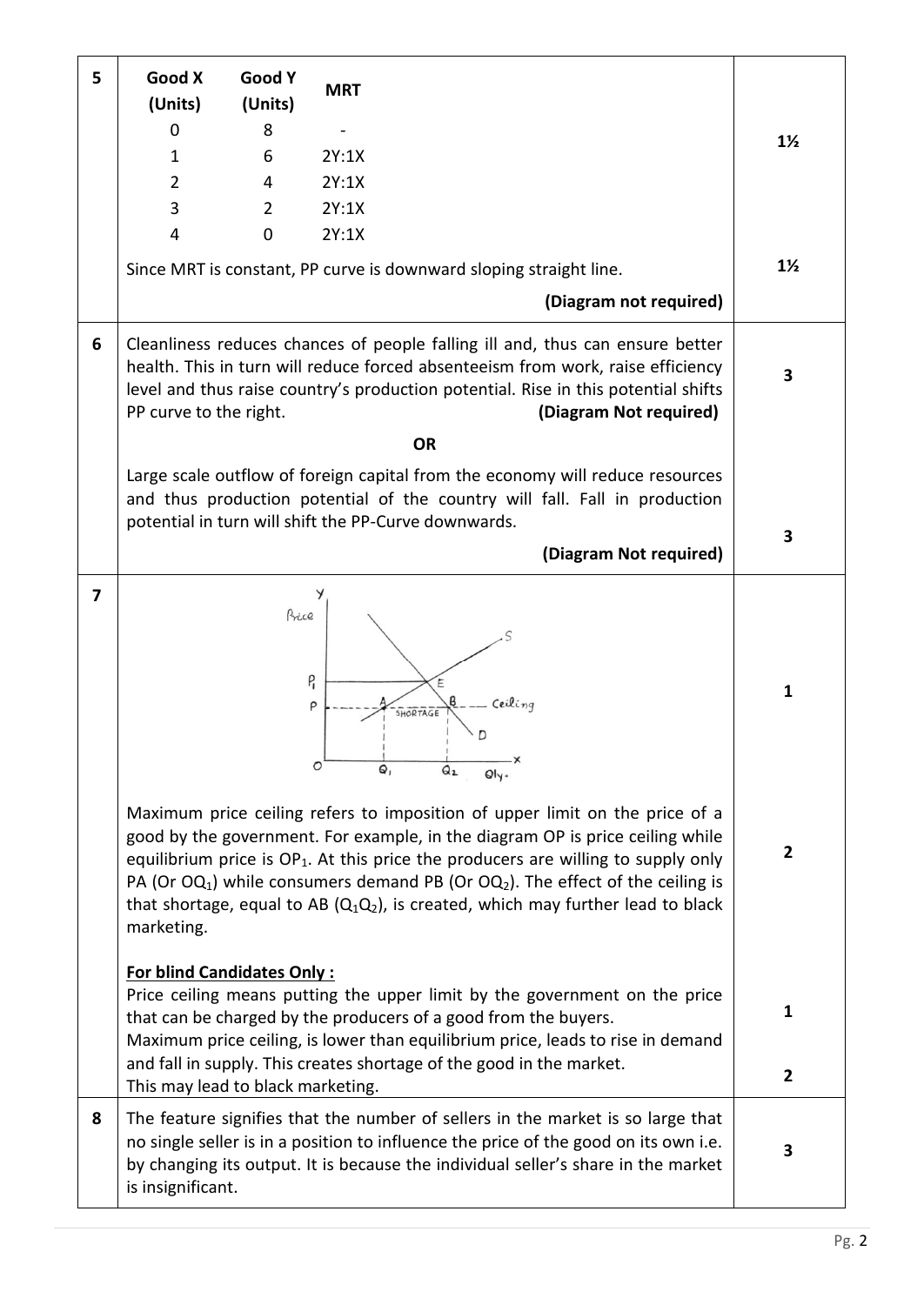| 9  | Cost in economics refers to the sum of actual money expenditure on inputs<br>and the imputed expenditure in the form of inputs supplied by the owners<br>including normal profit.                                                                                                                | $\mathbf{1}$   |
|----|--------------------------------------------------------------------------------------------------------------------------------------------------------------------------------------------------------------------------------------------------------------------------------------------------|----------------|
|    | If MC < AVC, then AVC falls<br>If $MC = AVC$ , then AVC is constant                                                                                                                                                                                                                              | 3              |
|    | (Diagram not required)<br>If MC > AVC, then AVC rises                                                                                                                                                                                                                                            |                |
|    | <b>OR</b>                                                                                                                                                                                                                                                                                        |                |
|    | Revenue in Economics refers to the market value of output produced Or<br>receipts from sale of output produced.<br>If $MR > AR$ , AR rises                                                                                                                                                       | $\mathbf{1}$   |
|    | If $MR = AR$ , AR is constant                                                                                                                                                                                                                                                                    | 3              |
| 10 | If MR < AR, AR Falls.<br>(Diagram not required)<br><b>Price</b><br><b>Demand</b>                                                                                                                                                                                                                 |                |
|    | Exp.<br>5<br>60<br>12                                                                                                                                                                                                                                                                            | $1\frac{1}{2}$ |
|    | 60<br>4<br>15                                                                                                                                                                                                                                                                                    |                |
|    |                                                                                                                                                                                                                                                                                                  | $\mathbf{1}$   |
|    | $E_p = \frac{P}{Q} \times \frac{\Delta Q}{\Delta P}$<br>= $\frac{5}{12} \times \frac{3}{-1}$                                                                                                                                                                                                     | 1              |
|    | $= -1.25$                                                                                                                                                                                                                                                                                        | $\frac{1}{2}$  |
|    | (No marks if only the final answer is given)                                                                                                                                                                                                                                                     |                |
| 11 | - Given equilibrium, demand 'decreases.'                                                                                                                                                                                                                                                         |                |
|    | - Price remaining unchanged, excess supply emerges.                                                                                                                                                                                                                                              |                |
|    | - Excess supply leads to competition among sellers causing price to fall.                                                                                                                                                                                                                        |                |
|    | - Fall in price causes rise (expansion) in demand and fall (contraction) in<br>supply.                                                                                                                                                                                                           | 6              |
|    | - The price continues to fall till the market is in equilibrium again at a lower<br>(Diagram not required)<br>price.                                                                                                                                                                             |                |
| 12 | The producer's equilibrium conditions are : (i) $MC = MR$ and (ii) $MC > MR$<br>after equilibrium.                                                                                                                                                                                               |                |
|    | Suppose $MC > MR$ . In this situation it will be profitable for the firm to produce<br>more or less depending upon relative changes in MC and MR till MC = MR.<br>Suppose $MC < MR$ . It will be profitable for the producer to produce more till<br>$MC = MR$ .                                 | 3              |
|    | $MC = MR$ is not a sufficient condition to ensure equilibrium. Given $MC = MR$ ,<br>suppose the behaviour of MC and MR is such that if one more unit is<br>produced. MC becomes less than MR.                                                                                                    |                |
|    | Then in this case it will be profitable for the firm to produce more. Therefore,<br>in this case though $MC = MR$ the producer is not in equilibrium. However, if<br>after MC = MR output MC becomes greater than MR, it will be most<br>advantageous for the firm to produce only upto MC = MR. | 3              |
|    | (Diagram not required)                                                                                                                                                                                                                                                                           |                |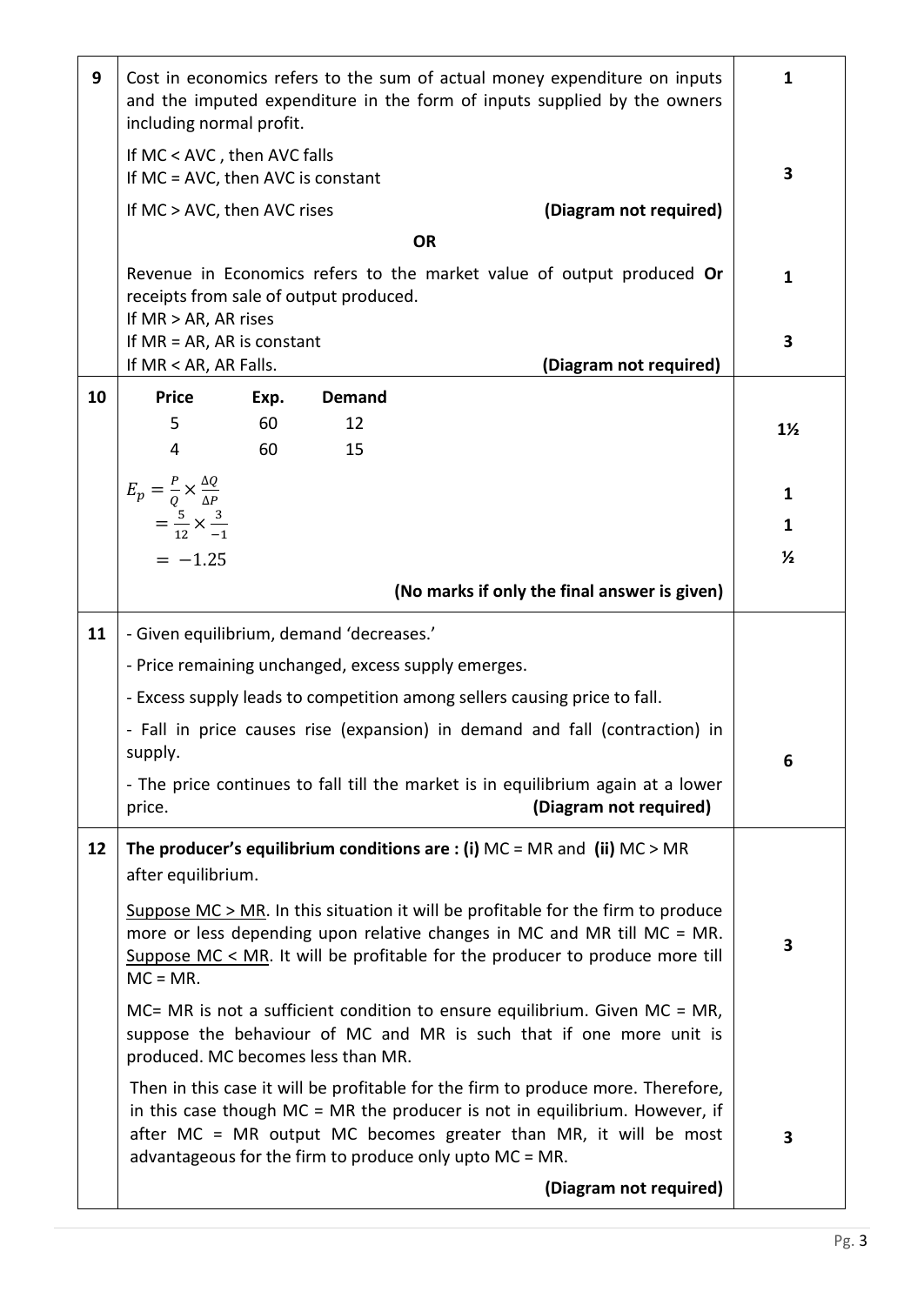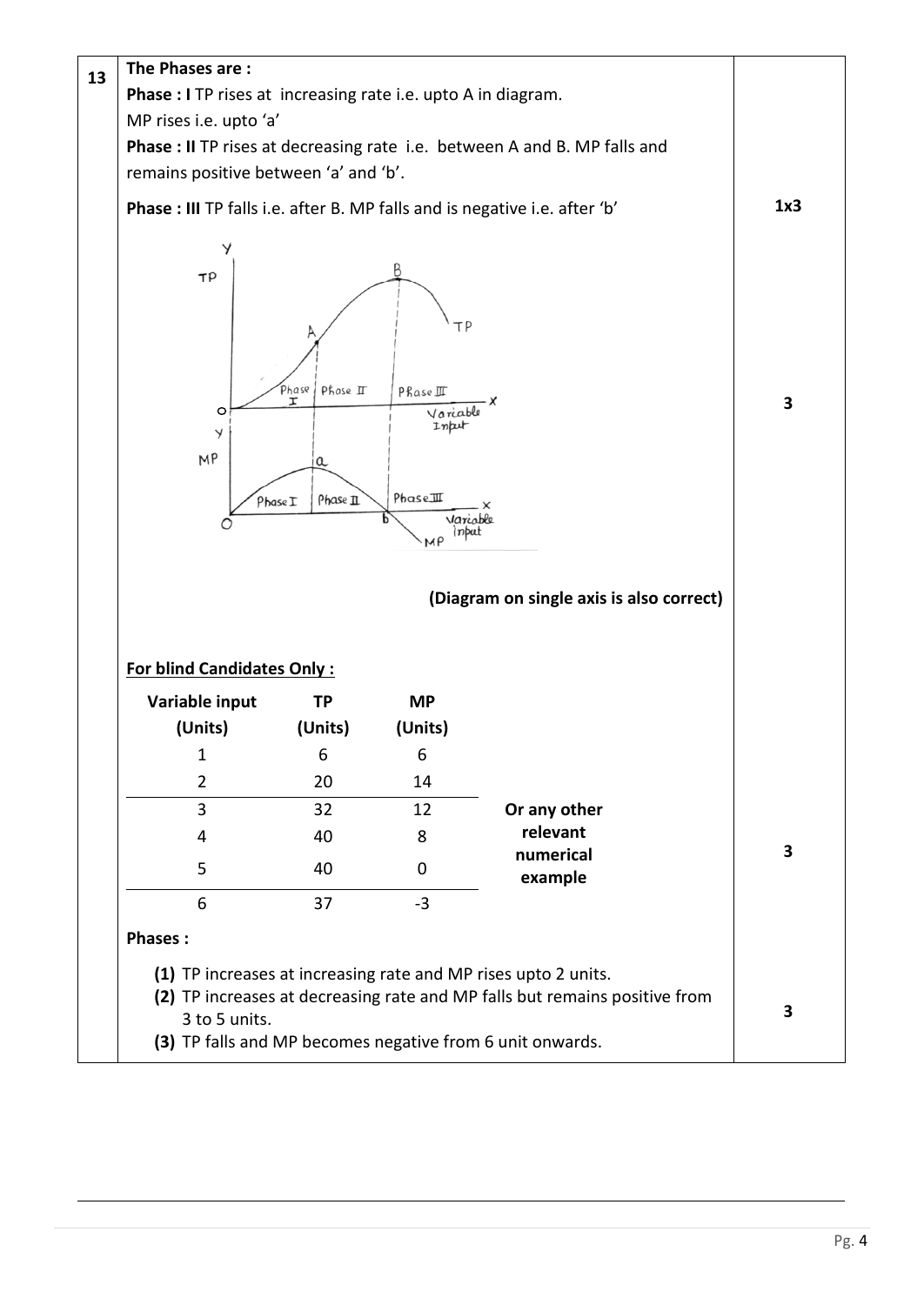| 14 | Given Px = $3$ , Py = $3$ and MRS = $3$ , A consumer is said to be in equilibrium<br>when                                                                                                                                          |              |
|----|------------------------------------------------------------------------------------------------------------------------------------------------------------------------------------------------------------------------------------|--------------|
|    | MRS = $\frac{P_x}{P_v}$                                                                                                                                                                                                            |              |
|    | Substituting values we find that                                                                                                                                                                                                   |              |
|    | $3 > \frac{3}{3}$                                                                                                                                                                                                                  |              |
|    | i.e. MRS > $\frac{P_x}{P_y}$                                                                                                                                                                                                       |              |
|    | Therefore consumer is not in equilibrium.                                                                                                                                                                                          | 3            |
|    | MRS > $\frac{P_x}{P_y}$ means that consumer is willing to pay more for one more unit of X as                                                                                                                                       |              |
|    | compared to what market demands.                                                                                                                                                                                                   |              |
|    | The consumer will buy more units of X.<br>$\blacksquare$<br>As a result MRS will fall due to the Law of Diminishing Marginal Utility<br>This will continue till MRS = $\frac{P_x}{P_y}$ and consumer is in equilibrium<br>$\equiv$ | 3            |
|    | (Diagram not required)                                                                                                                                                                                                             |              |
|    | OR                                                                                                                                                                                                                                 |              |
|    | Given $P_x$ = 4, $P_y$ = 5 and $MU_x = 5$ , $MU_y = 4$ , a consumer will be in<br>equilibrium when                                                                                                                                 |              |
|    | $\frac{MU_x}{P_x} = \frac{MU_y}{P_y}$                                                                                                                                                                                              |              |
|    | Substituting values, we find that                                                                                                                                                                                                  |              |
|    | $rac{5}{4}$ > $rac{4}{5}$ Or $rac{MU_x}{P_x}$ > $rac{MU_y}{P_y}$                                                                                                                                                                   | 3            |
|    | Since per rupee $MU_x$ is higher than per rupee $MU_y$ , consumer is not in<br>equilibrium.                                                                                                                                        |              |
|    | The consumer will buy more of X and less of Y. As a result $MU_x$ will fall and<br>$MU_y$ will rise. The reaction will continue till $\frac{MU_x}{P_x}$ and $\frac{MU_y}{P_y}$ are equal and<br>consumer is in equilibrium.        | 3            |
|    | <b>SECTION - B</b>                                                                                                                                                                                                                 |              |
| 15 | (b) Fiscal deficit                                                                                                                                                                                                                 | $\mathbf{1}$ |
| 16 | Aggregate supply is the value of total quantity of final goods and services<br>planned to be produced in an economy during a period.                                                                                               | $\mathbf{1}$ |
| 17 | (b) $\frac{1}{MPS}$                                                                                                                                                                                                                | $\mathbf{1}$ |
| 18 | (a) Likely to rise                                                                                                                                                                                                                 | $\mathbf{1}$ |
| 19 | (c) Dividends                                                                                                                                                                                                                      | $\mathbf{1}$ |
|    |                                                                                                                                                                                                                                    |              |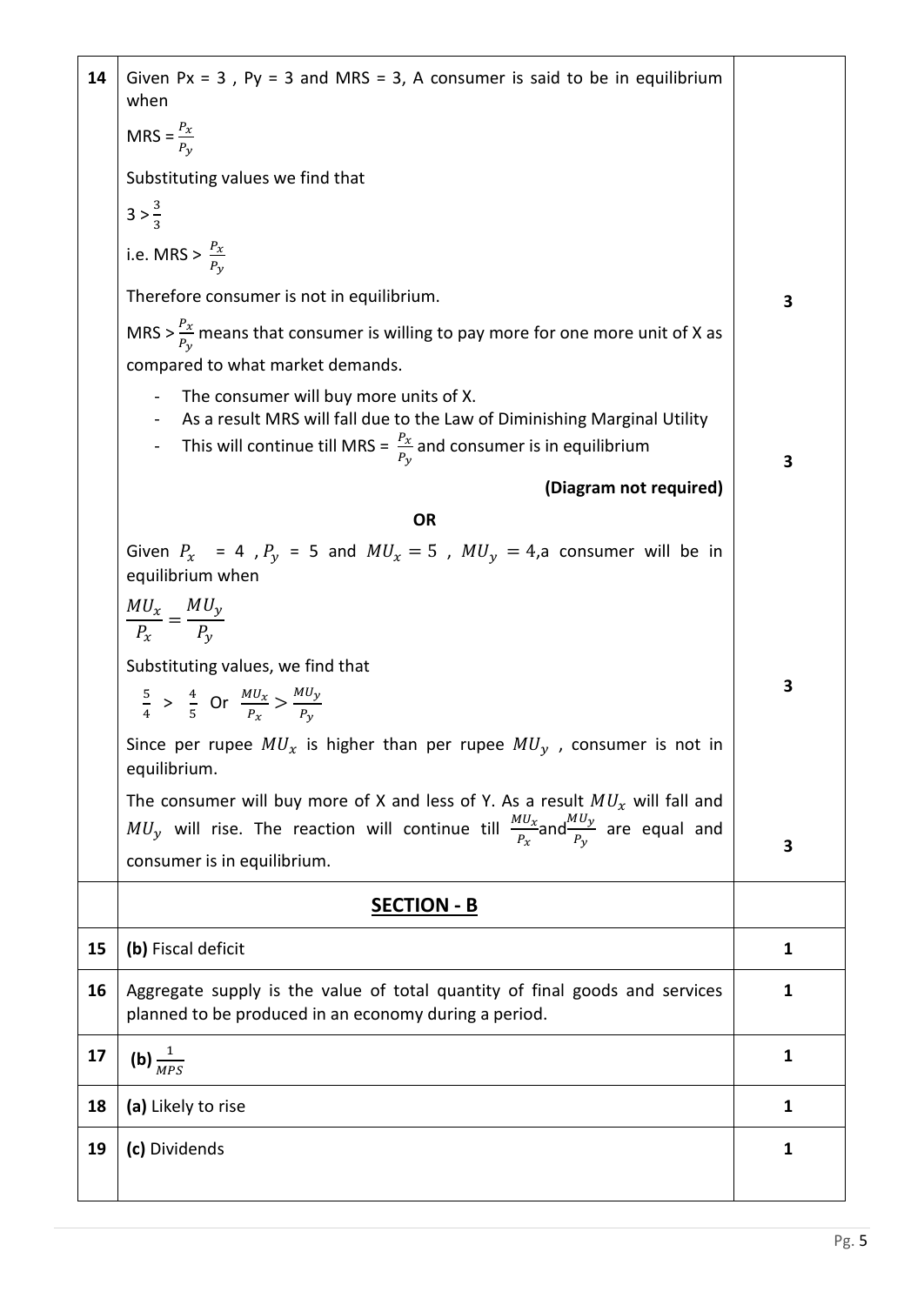| 20 | Sale of machinery to abroad is export of goods and thus recorded in the<br>Current Account.                                                                                                                                                                                                              | $1\frac{1}{2}$ |
|----|----------------------------------------------------------------------------------------------------------------------------------------------------------------------------------------------------------------------------------------------------------------------------------------------------------|----------------|
|    | Sale of machinery to abroad brings in foreign exchange and thus recorded on<br>the credit side.                                                                                                                                                                                                          | $1\frac{1}{2}$ |
|    | (No marks if the reasons are not given)                                                                                                                                                                                                                                                                  |                |
| 21 | $Real GDP = \frac{Nominal GDP}{Price Index} \times 100$                                                                                                                                                                                                                                                  | $1\frac{1}{2}$ |
|    | Real GDP = $\frac{1200}{120} \times 100$                                                                                                                                                                                                                                                                 | 1              |
|    | $= Rs. 1000$                                                                                                                                                                                                                                                                                             | $\frac{1}{2}$  |
|    | (No marks if only the final answer is given)                                                                                                                                                                                                                                                             |                |
| 22 | (1) Borrowings from and to abroad<br>(2) Investments from and to abroad.<br>(3) Decreases and increases in foreign exchange reserves.                                                                                                                                                                    | 1x3            |
|    | <b>OR</b>                                                                                                                                                                                                                                                                                                |                |
|    | (1) Exports and imports of goods<br>(2) Exports and imports of services<br>(3) Factor income receipts from abroad and payments to abroad.<br>(4) Transfers from and to abroad.                                                                                                                           | 1x3            |
|    | (Any Three)                                                                                                                                                                                                                                                                                              |                |
| 23 | $Y = \overline{C} + MPC(Y) + I$                                                                                                                                                                                                                                                                          | $1\frac{1}{2}$ |
|    | $1000 = \bar{C} + 0.8(1000) + 100$                                                                                                                                                                                                                                                                       | $\overline{2}$ |
|    | $\overline{C} = 1000 - 800 - 100 = 100$                                                                                                                                                                                                                                                                  | $\frac{1}{2}$  |
|    | (No marks if only the final answer is given)                                                                                                                                                                                                                                                             |                |
| 24 | The central bank is the sole authority for the issue of currency in the country.<br>It promotes efficiency in the financial system. Firstly, because it leads to<br>uniformity in the issue of currency, Secondly, because it gives Central Bank<br>control over money supply.                           | 4              |
|    | <b>OR</b>                                                                                                                                                                                                                                                                                                |                |
|    | The Central Bank acts as a banker to the government. The central bank<br>accepts receipts and makes payments for the government and carries out<br>exchange, remittance and other normal banking operations for the<br>government. The central bank manages public debt and also lends to<br>government. | 4              |
|    | (To be marked as a whole)                                                                                                                                                                                                                                                                                |                |
| 25 | Opening more bank accounts means more bank deposits.<br>More deposits means increase in the lending capacity of the<br>commercial banks.<br>More lending by banks means more investment in the country.<br>More investment means more national income.                                                   | 4              |